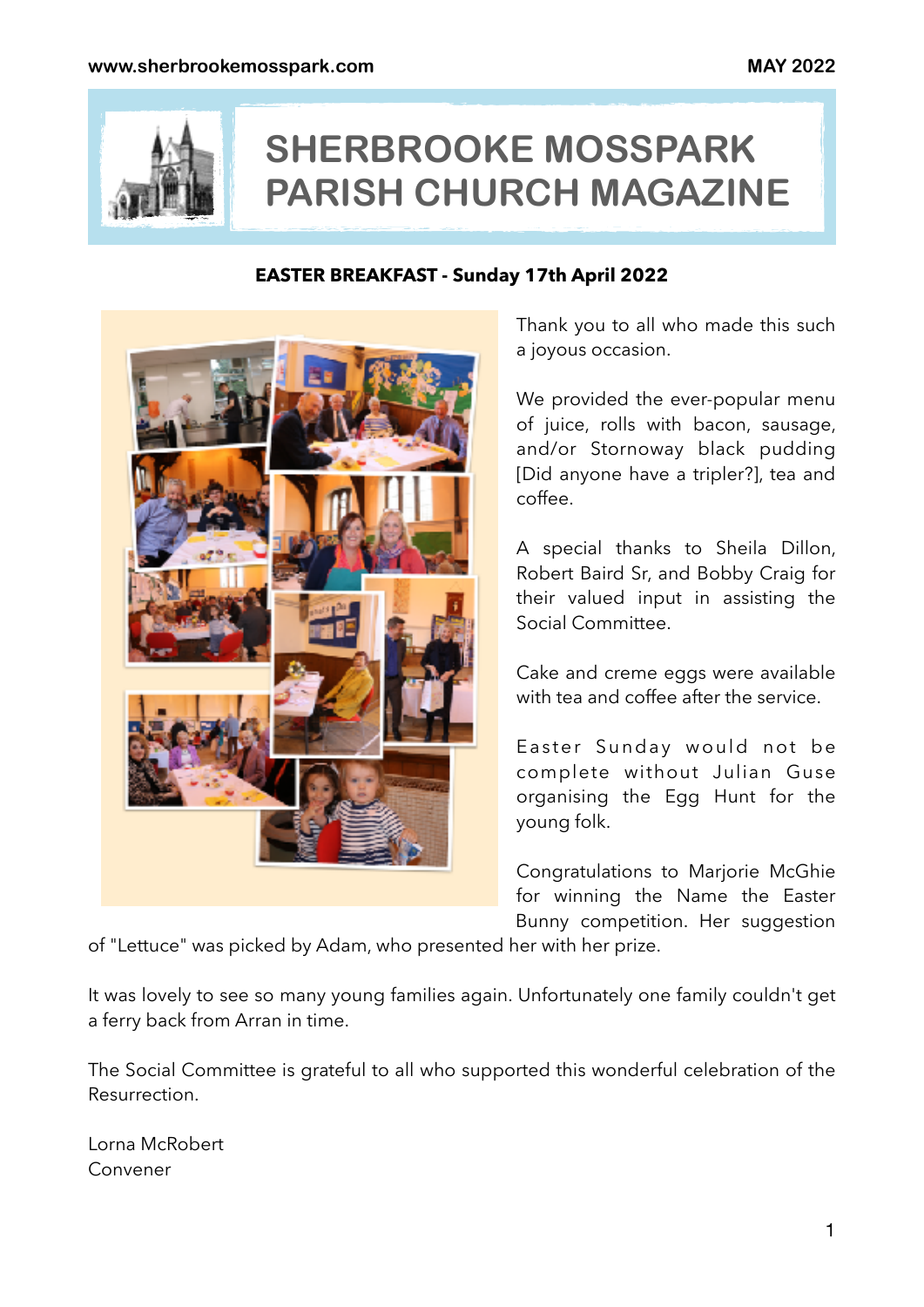#### **Letter from our Minister**

Dear All

Last year, the General Assembly made some tough decisions, including committing to reducing ministry numbers in Scotland from just over 1000 posts to 660 posts within the next five years. This resulted in the suspension of any movement of ministers from one charge to another after the 31st December 2021, until such a point that Presbyteries had agreed a plan of rationalization that would achieve this.

That put tremendous pressure on vacant congregations in 2021 to find a minister by the end of 2021, or have their right to call suspended until after the plan had been agreed. We as a congregation were lucky to have been able to meet that tight deadline, and retain the unrestricted right of call that had been granted.

However, the task and the challenge is still very real and we, as members of Glasgow Presbytery are part of that. At the last Kirk Session meeting I indicated that we had been asked to engage in conversations with local congregations to agree in principle a cluster of churches who might be able to work together under the new plan. For us that meant engaging with our immediate neighbours.

The challenge that the General Assembly has presented to us is significant, and has radically changed how congregations look to working together. The urgency that has been laid before us is quite simply this, no minister can move from one charge to another until we have all agreed the principles of working with our neighbours, and we should remind ourselves that had we not been so fortunate in being able to call quickly, we would be left in that time of waiting where the future is neither certain, nor can there be any chance of progressing a vacancy. Furthermore, the model of one minister in one parish is no longer a viable option. In our area in the south side of Glasgow we have been asked to reduce the number of ministry posts from 28 to 13.5 within the next five years.

The urgency of the task means that the principles of clustering together have had to be carried out quickly, indeed, in about 45 days from the first time we were asked to look to our neighbours to today. Fortunately though, the real work of working closer together will be carried out at a more steady pace over the next five years.

We don't necessarily know what the future holds, but I do know that we can do this. There is a very famous picture of the General assembly of 1929 which was actually held in Leith bus garage because the meeting was so big. It would be very easy to think that size meant success, but it actually disguised a bigger problem. The church had split in 1843 and the number of churches doubled. The Church decided to reunite in 1929, and since then we have had to deal with a surplus, and we all know places in Scotland where Church of Scotland congregations sit yards from one another. The congregations of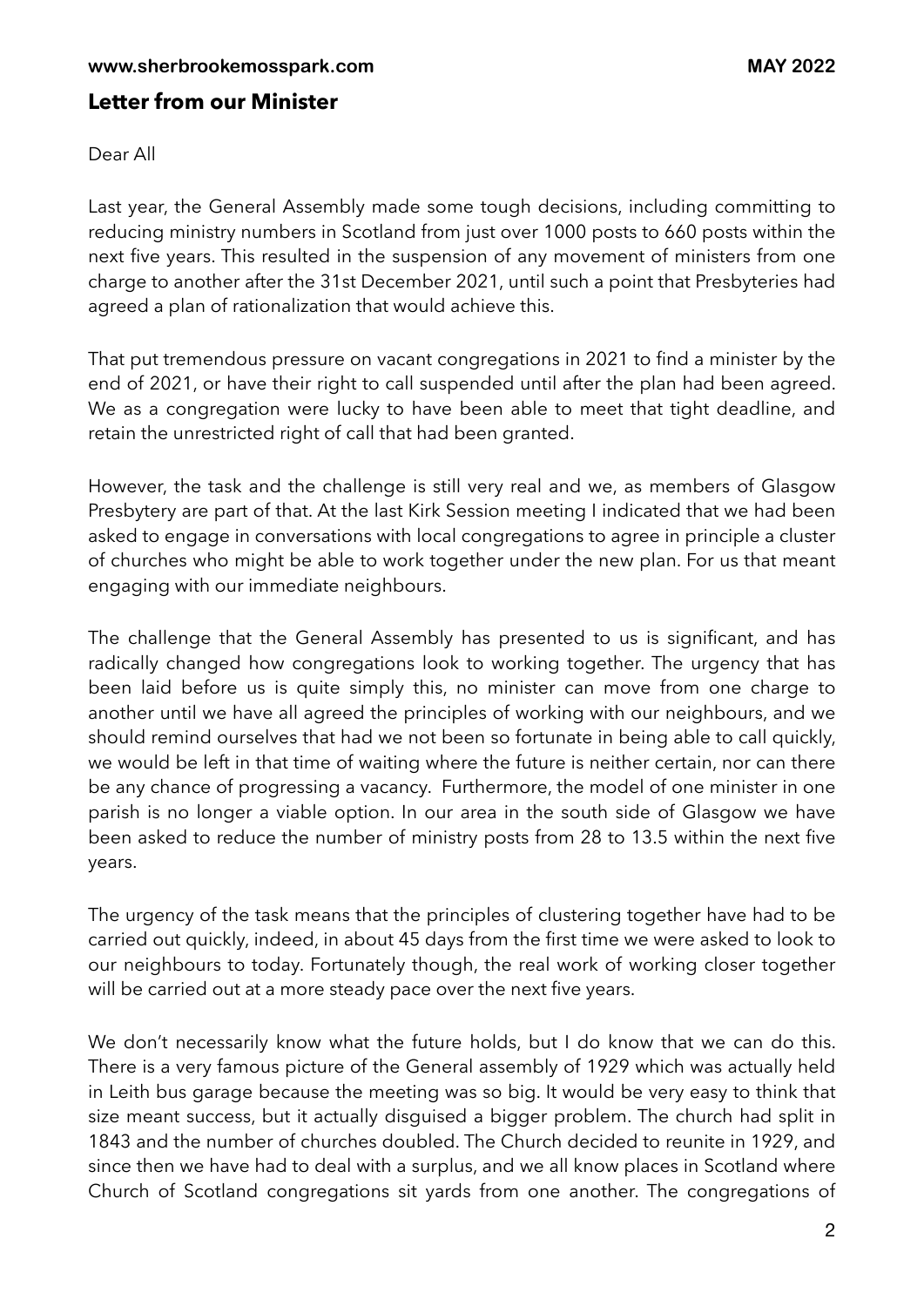#### **www.sherbrookemosspark.com MAY 2022**

Sherbrooke St Gilbert's and Mosspark approached this with openness, generosity and grace, and Sherbrooke Mosspark is all the better for it. The future will see us working more closely with our neighbours to see what we can achieve together, for the vision has to be a shared one.

This is not an easy task, but I hold fast to the words of Hebrews 11 – "Faith is being sure of what we hope for and certain of what we do not see." I also believe that there is a great deal of possibility and creativity in daring to have a vision for this little corner of our city that will speak loudly of the love of God in both word and action.

With every blessing

Adam

#### **Christian Aid Week update:**

Hello everyone.

I have had a number of offers for the craft stall on Sunday 22nd May. These include cards, knitting, books, flower arrangements, vases, chutney, jars and beeswax wraps. Most items will be for a donation. Please remember to bring cash.

Crafters: could you please bring items for the stall on either Sunday 15th May or before the service on Sunday 22nd May. Thank you for your kind donations.

Envelopes will be distributed on Sunday15th May and collected in the following two weeks.

Donation for tea and coffee on both Sundays will go to Christian Aid.

Thanks Ruth

# **THANK YOU**

O me miserum Mondays now are filled with gloom No more questions from Anne's quiz Which had our grey matter in a tiz 100 weeks was quite a feat If you ever feel like it , please repeat.

Anne. A most sincere thank you for your dedication over 100 weeks to keep our brains active during the various Covid lockdowns , etc. It has been very much appreciated. Thank you Margaret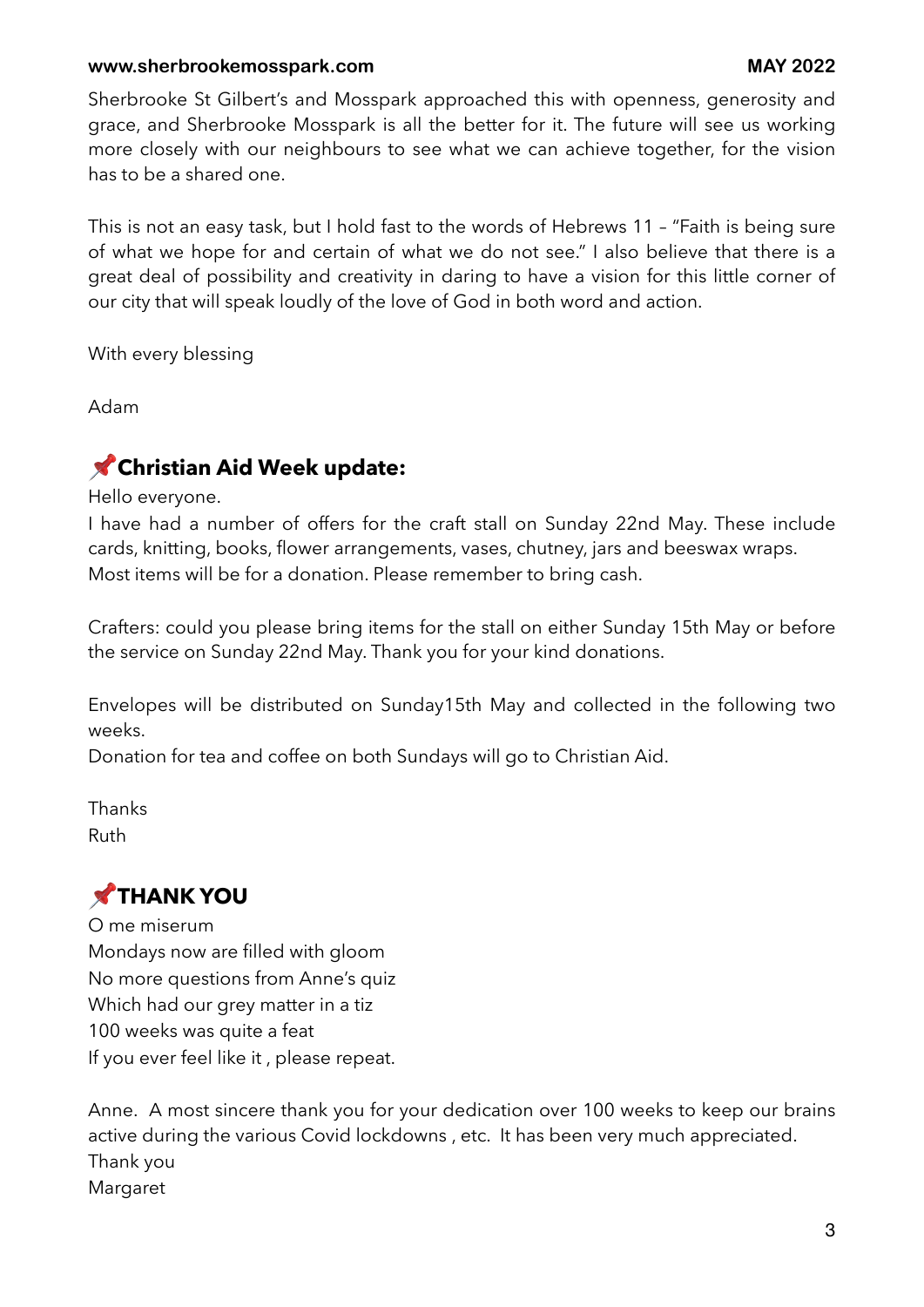#### **Update from the Session Clerk – May 2022**

The life of the church continues to return back towards 'normal' and this was very evident at our Easter morning service. After a three-year break, it was a delight to be served an early morning breakfast by the Social Committee – it was like we had never been away! Lots of chat, smiling faces and enjoyment of the fellowship which we have all missed. It was super to see so many of our young families returning on a morning when we admitted a new church member to our fellowship alongside their family baptism. It was truly heart-warming to see so many of the children enjoying the easter egg hunt after the service too. In preparation for having more children in church, the Women's Group had prepared 'play bags' for the children which was an initiative suggested to the Group by Adam earlier in the year. If anyone has any Hot Wheels cars or Playmobil figures that they no longer need we would welcome them, as we continue to replenish the bags over the coming months.

Building on the input from the Kirk Session, the newly formed Organist appointment committee has now met, an advertisement placed and a good level of response from several applications. The interviews are being held in May and we look forward to providing an update on our new Choir Director and Organist as soon as possible.

The Property and Finance team continues its ongoing work. The latest project has been to complete a Glasgow Presbytery Audit on our church properties; thanks must go to our Property Committee as this was an extensive exercise covering our buildings' usage as well as the current condition of Sanctuary and Halls.

I attended a Presbytery Planning meeting in late March with Adam Dillon and Ruth Sills; the number of ministers across the Church of Scotland will be reducing over the next five years and we have been asked to consider the options for a cluster of congregations that we might be able to work with for the Presbytery planning process. Fruitful discussions were had at the March conference with neighbouring churches and further meetings are being held this week. A challenging phase for the church and we will keep you posted on further developments.

And finally, thanks must go to those who were involved in the Ukraine Fund Raising event held on Friday 29th April in our Sanctuary. Through Andy Hadden's connection, the Bearsden Fiddlers had kindly agreed to hold a fund-raising event in aid of DEC (Disaster Emergency Committee) – Ukraine Refugee Crisis. It was wonderful to experience the Sanctuary full of music with over £1000 raised through the event.

So, what's next – the Plant Sale on Saturday 14th May and Pentecost celebrations over the Jubilee weekend – should be fun and look forward to seeing many of you at these events. On the home front, COVID has struck for a second time (but with a much lighter touch this time around) but we have just had a lovely short break in Alicante after the Easter Weekend.

With kind regards - Clare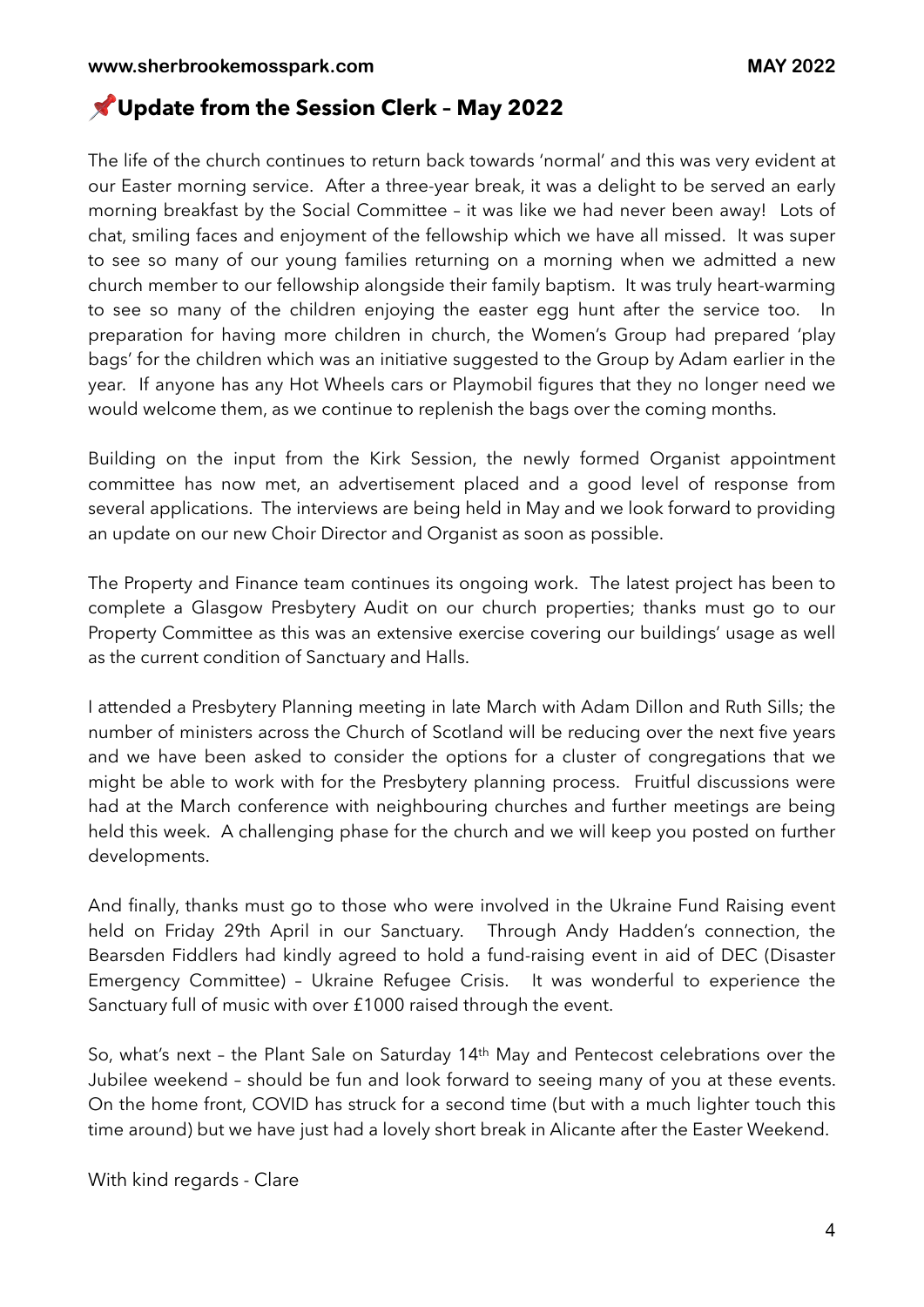# **MESSY CHURCH**

As I write , I think back to Easter Sunday and in my mind's eye, I can see so many of you there. How wonderful it was! A truly super day. Thank you so much for coming!

John and I have enjoyed honing our video making skills and as you will have seen in our last Easter video we were even doing an 'outside broadcast'!!!

We feel that life is beginning to get back to a new normal now as we learn to live with Covid. The children will be used to school again and parents may be back at their work place. What a strange two plus years it has been!

This month's video is about the story which occurs soon after God used Moses to bring his people out of slavery in Egypt. The people were facing an unknown future, full of promise, hope and expectation, yet also of uncertainty and unfamiliarity. A bit like us all just now. The world news is alarming but we have plans for tomorrow which can be exciting or restful, busy or chilling out.

God helped his people and Moses by sending a pillar of cloud to protect them by day and a pillar of fire to light their way at night so they could keep moving forward. God is with us in our darkest places, but he does not intend for us to stay there, he leads us out to the places he has planned for us. He wants us to move forward.

…and that is what we are doing!

This past Sunday we met with Adam, Susan Graham, the church Outreach Worker, and Ruth Sills who is in charge of the Outreach Committee.

We need to be bold . When Sherbrooke St Gilbert's merged with Mosspark Parish Church, their loyal core of members moved over to join us. They have been such an asset to us. But now Mosspark doesn't have a centre for worship so after a lot of thought we are going to move Messy Church over to Mosspark Bowling Club and, with lots of prayer, open in September.

Another exciting bit of news is that Susan Graham is going to lead our new Messy Church while John and I will continue to support her and the team.

We will keep in touch and let you know how things are going but in the meantime please pray that God is with us , in our planning, as we go forward in faith.

Brenda and John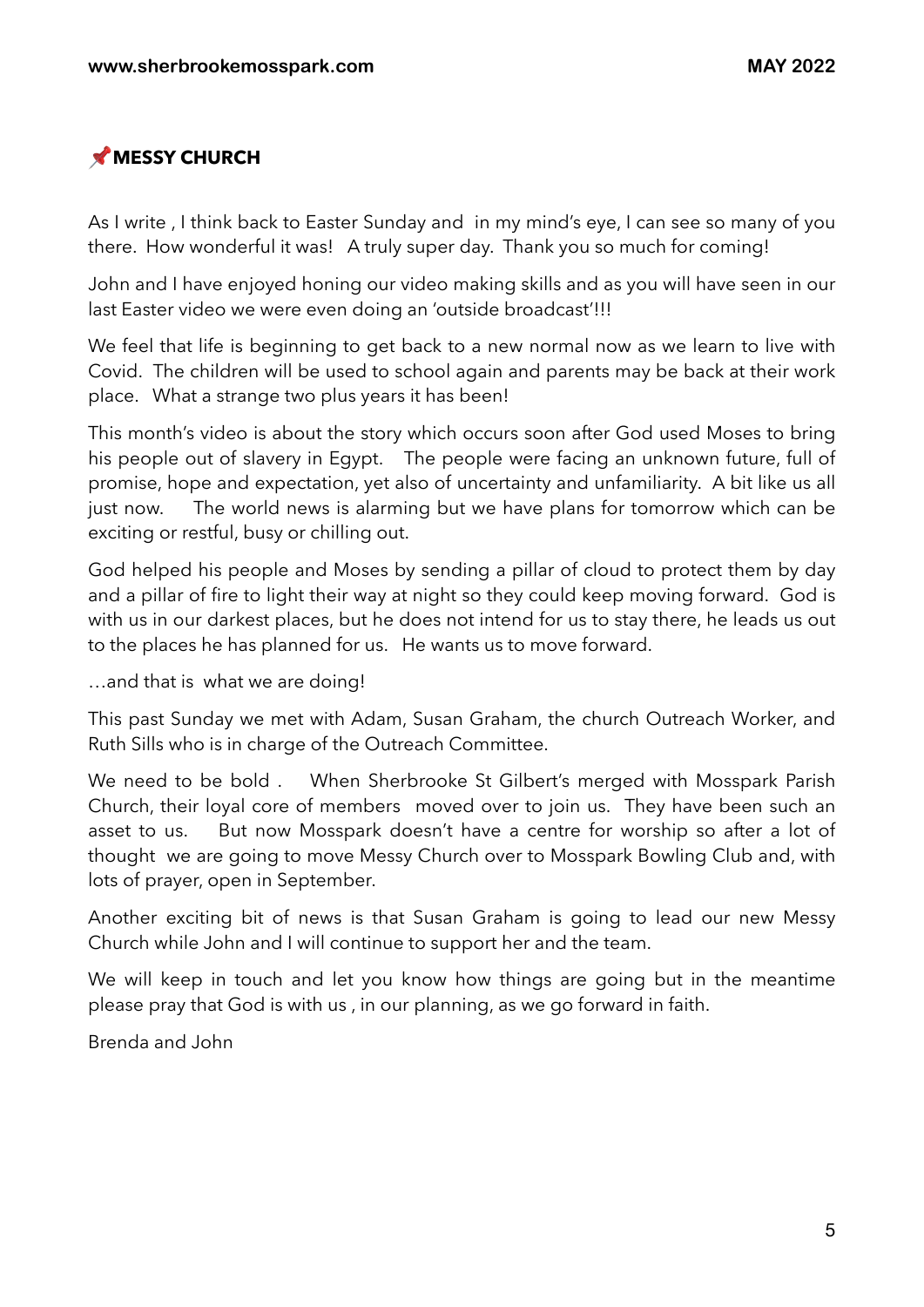

## **Bearsden Fiddlers Concert for Ukraine, Friday 29th April 2022.**

Driving to a 'Bearsden Fiddlers' practice, listening to the news about the Russian invasion of Ukraine, I wondered if something could be done to help the many refugees from Ukraine. Then the thought occurred – we used to play fund raising concerts before Covid, so why not resume this now that Covid may be easing?

Prior to Covid we met weekly for practice, but switched to Zoom sessions from lockdown

onwards. This went surprisingly well, and instead of about 35 players each week we had over 50 participating. Zoom enabled players from far distances to easily take part. We had people from various areas of Scotland, England, and Wales, along with people from much further away, including Canada, USA, Switzerland, and New Zealand. Some of them must have been keen, getting up at all hours in their local time to join us in our evening! Despite recently returning to 'live' practices, we also continue with the Zooms. Clearly, as an 'international group' could we do something for the Ukrainians?

The idea of a fund-raising concert was put to our conductor, Allan McDougal, who asked those 'Fiddlers' present if they were interested. This would be a first live event for over two years! It was great to see an encouraging response from our players. The possibility of Sherbrooke Mosspark was suggested as a venue and when our minister, Adam Dillon was approached, he readily agreed to the idea. The church was willing to take this on, and quickly arranged all that was required.

The members that were approached for assistance were keen to help and I am grateful to all those who contributed to making the event a success. Clare Williams pointed me in the direction of Anne McCaig, our hall convenor, who did a great job; she dealt with all the administrative matters, including creating and distributing appropriate posters, making sure we had everything required on stage, and ensuring the 'ticket and donations office' at the door was staffed. Lorna McRobert organised the 'social team' which provided refreshments and home baking at the interval, fully appreciated by all attending. Cameron, as always, put in a lot of effort to sort out the 'backstage' rooms, the seating on the stage, and provide the various extras that were required.

The concert went well, so I am told, as it is difficult to tell when you are playing on stage. A broad range of pieces was played, including traditional Scottish, Irish, and even Ukrainian tunes. The leader, Charlie McPherson, has won several competitions at various Scottish Fiddlers Rallies for his compositions and some of his pieces were played and well received. The items played by small groups were well appreciated, and included: - Satunum McElroy singing 'Our Ain Hame'; our pianist Adrian Finnerty, who enjoyed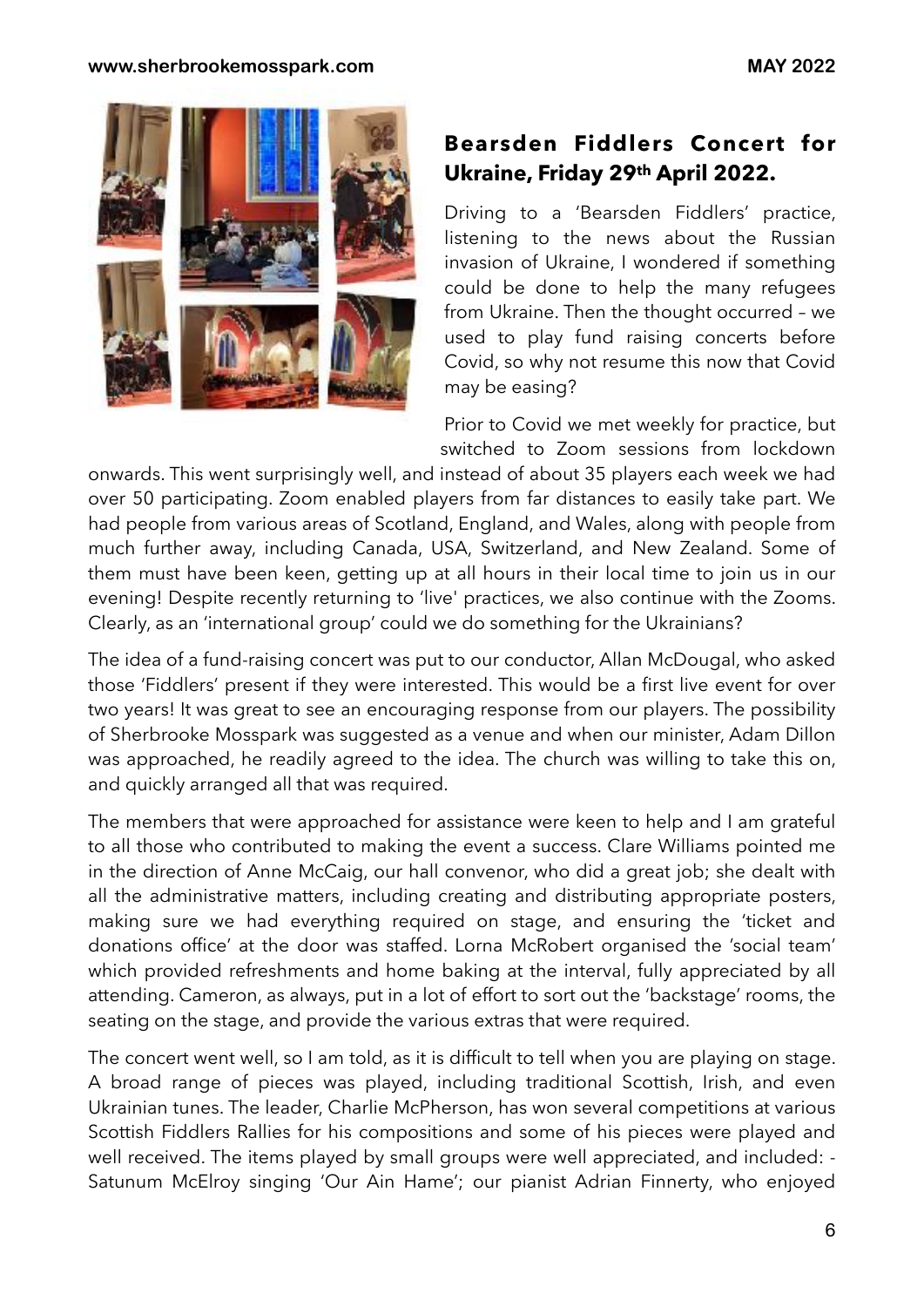#### **www.sherbrookemosspark.com MAY 2022**

playing our Boston Steinway piano, performing a medley of tunes from film music; and flautist Caroline Le Good accompanied by Allan McDougall on guitar playing the gentle slow air 'Crucan na Bpaiste'. The story of 'Schindler's List' struck a chord with the situation in Ukraine and I played this tune accompanied by our pianist.

Discussion and feedback from the audience was positive, indicating the evening was enjoyed by all.

Fiddlers were delighted to be giving a live performance again, and their enthusiasm showed. They commented very favourably on the acoustics and enjoyed the beautiful setting of the church.

I am also grateful to John Duthie, the treasurer of Sherbrooke Initiative, for sorting out the banking arrangements, and am pleased to report that the sum of £1260 was sent to DEC Ukraine Humanitarian Appeal, a very worthwhile cause at this time.

Well done to all, - a great effort from 'Bearsden Fiddlers' and Sherbrooke Mosspark Parish Church.

Good fun, - and perhaps we now need to reflect how refugees can be supported in other ways.

Andy Hadden.

## **Our Community Outreach Worker**

Update from Susan Graham

It has been good working in the area and getting to know people. If I have not met, you yet please come and say hello. During the lockdown I spent a lot of time doing a community map and familiarising myself with the area. As the lock down restrictions started to lift there was more things I could do in the area, and this has been good. I have been going into Mosspark Primary once a week and going into the classes to talk to the children. This is definitely the highlight of my week. The children have been brilliant, so well behaved and listening so well. I have been telling the Easter story and the questions I have been asked are amazing. Like why are there holes in Jesus hands? What did the other men on the crosses do? What is a bible? Is the tomb still there today? One wee boy in primary one asked very earnestly "where did Jesus get his shirt?" To that question I had to answer, "er I don't know." One wee girl then said, "his mummy bought him it." What a brilliant answer!

Hopefully soon there will be a messy church starting up in Mosspark. It would be wonderful if some of the children from the school could come to messy church and bring their parents or carers. If you know of any opportunities in the Mosspark area I could be involved in, please let me know. If you are interested in volunteering with messy church please also let me know.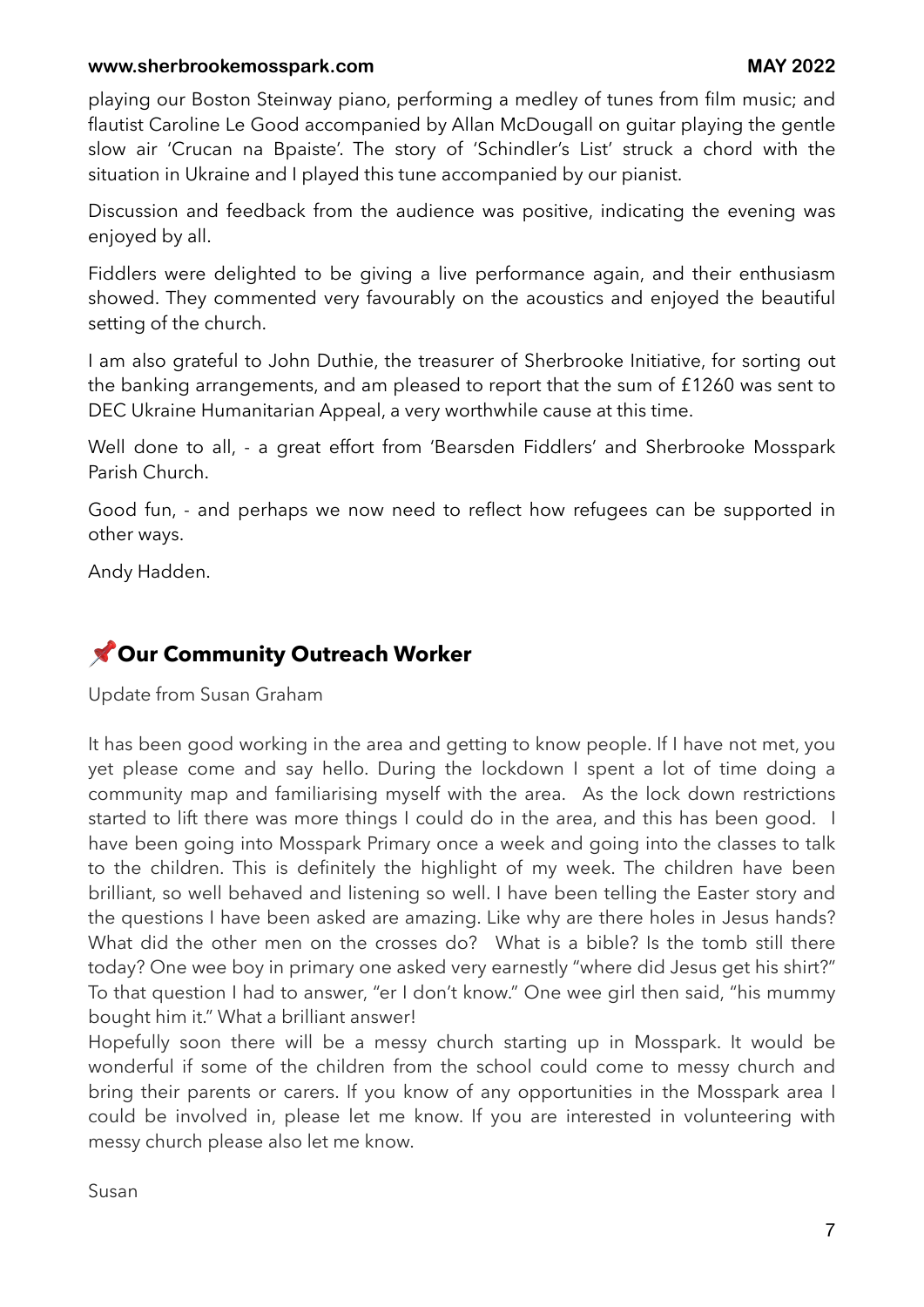# **Sherbrooke Mosspark Women's Group 2021-22**

We were delighted to able to return to meeting in person for the 2021-22 session, after doing the whole of the 2020-21 session on Zoom.

We started the session in September with a meal at Ollie's and will finish with our Summer Social at House for an Art Lover on Wednesday 1st June (more details of this below).

In our meetings this year we have been joined by both our Community Outreach Worker, Susan Graham, and our Minister, Adam Dillon. These evenings helped us to get to know them as they become part of Sherbrooke Mosspark, and to discover how we can work together to support them in their roles. We also had a recipe sharing night, from which we produced a leaflet of recipes which contributed to fundraising at our coffee morning. We were delighted to have Hilary Harris as our guest chef for our cookery night in January. Although we had to hold this meeting on Zoom and sadly didn't get to taste the food, we enjoyed watching Hilary cook and her suggestions for easy last-minute puddings were inspiring.

In February we held our Coffee Morning. We were delighted to raise over £1000 for Starter Packs, as well as filling a van with donations of items to help the charity to set people up in new homes and to sell in their charity shops.

At the start of May we went to Eastwood Theatre for a performance of Calendar Girls by Runway Theatre Company, who have entertained us at Sherbrooke Mosspark on previous occasions. It was a wonderful production with an impressively high standard of performances by all the cast. We hope to return next year for their next spring musical.

As mentioned above, we are returning to House for an Art Lover for our Summer Social on Wednesday 1st June at 7:00pm. Tickets are £35 for the evening. If you have not already booked your place and would like to come along, please contact Jan Bostock at [jan.bostock@hotmail.co.uk.](mailto:jan.bostock@hotmail.co.uk)

We are already planning our programme for 2022-23. If you are not on our email distribution list and would like to receive details of the meetings, please email Jan.

Jan Bostock & Clare Williams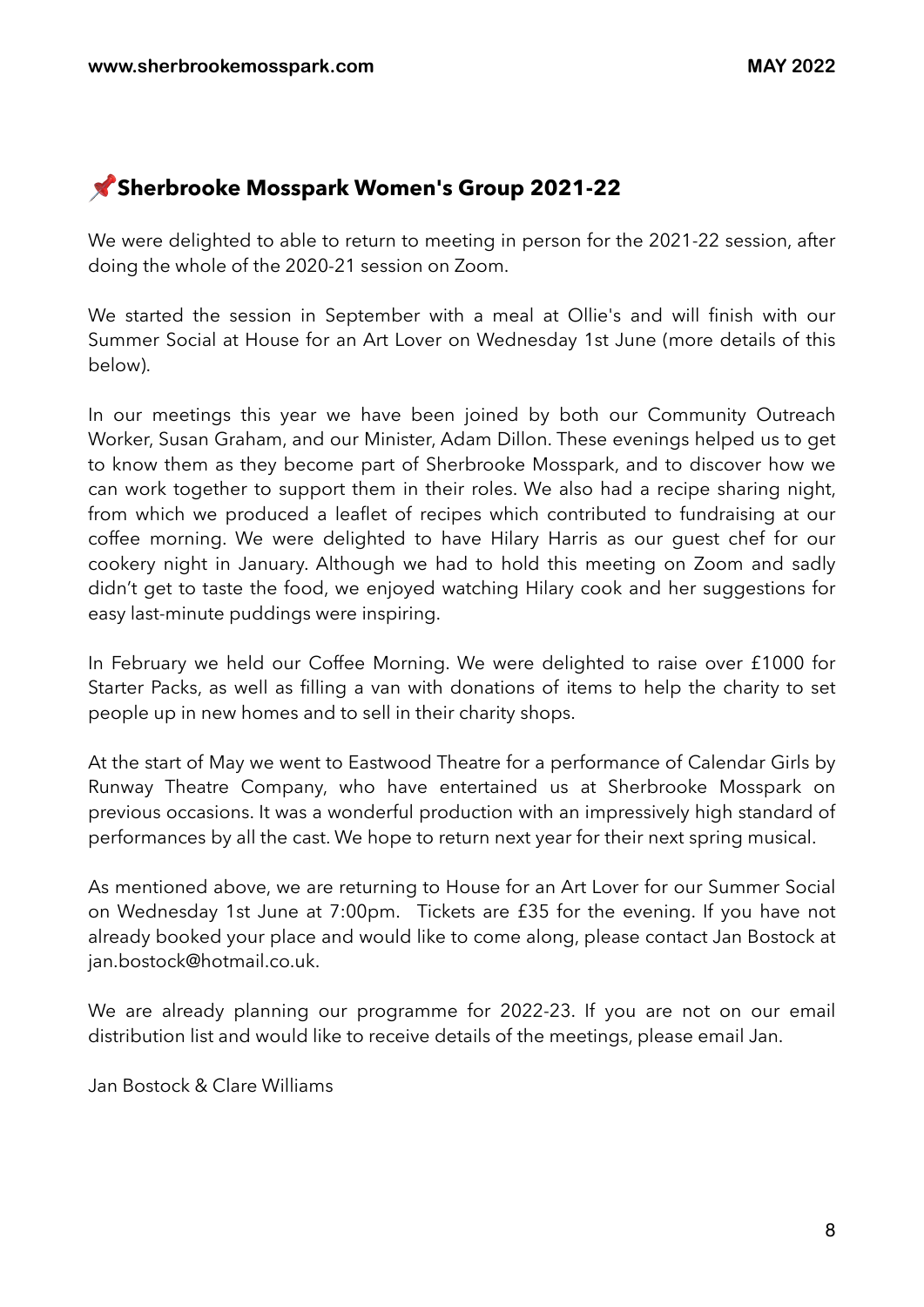# **Pop up Craft Corner Tuesday 17th May 2:00pm - 4:00pm in the Reception Room Celebrate the Queen's Platinum Jubilee and knit a corgi!**

The Women's Institute are running an initiative to knit Corgis for the Queen's jubilee. The WI are encouraging knitters to have a go at making Winnie the corgi from their special designed knitting pattern. The pattern has been designed to suit knitters of all levels, including beginners. With sustainability in mind knitters are encouraged to use up their fabric/yarn stashes and make Winnie in whichever colour yarn is available. The pattern has also been designed to suit knitters who are at a relative beginner level and should be easy to follow. The WI suggest hiding knitted corgis in the local community for others to find. Using this theme, we plan to have a Corgi hunt in the church on Pentecost for the young families to enjoy.



Clare Williams has already knitted a Winnie and she had this to say:-

"As my latest Covid project (April 2022) I had a go at knitting Winnie – I am not an experienced knitter, having last knitted whilst in the Brownies! With the aid of YouTube explanations I managed to complete the pattern as you will see from the photograph.

If you'd like to join in this initiative, please come along to the Reception Room on Tuesday 17th May, 2-4pm – please bring 4mm knitting needles (size 9) or you can try 3.5mm or 4.5mm and any coloured double knit weight yarn. I will be there to introduce Winnie and give advice if required. "

The pattern for Winnie can be dowloaded from our website page "Knit a Corgi" and a printed copy is available in the Large Hall. If you can't make it to the Pop-Up Craft Corner you can still have a go at knitting Winnie and bring your corgi on Pentecost Sunday.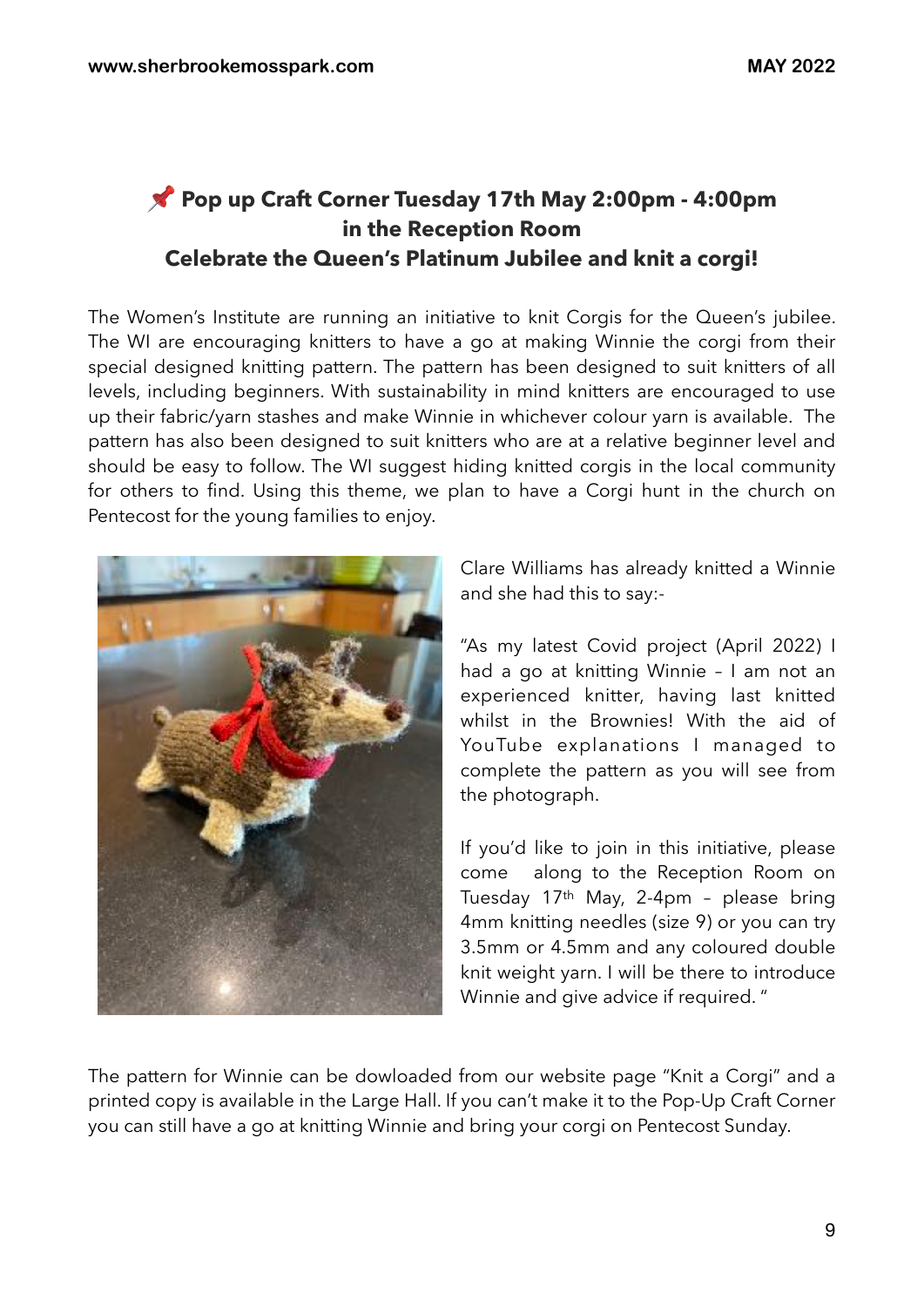

 **Day Trip Thursday 5th May 2022 - Cumbrae**

Share a car, take a bus, even, take a train For many it will be a trip down memory lane.

Nothing will be booked it's all up to you Chat with your friends, about what you would like to do.

It's about sharing friendship as you take a short trip To somewhere different, on a wee ship!

Nine kent faces arrived on the Isle of Cumbrae. Some by car and some by train. With an open plan for the day, accompanied by our Cumbrae Fun Facts booklet [produced by Janis in the office] we all did what we wished to do. Some walked. Some hired a bike and cycled round the island. Others drove round in the car. However we all did one thing together and that was lunch. As we chatted we all agreed we were having fun and Day Trip Thursday was founded!

If you would like to suggest a day trip somewhere please contact Ranald Findlay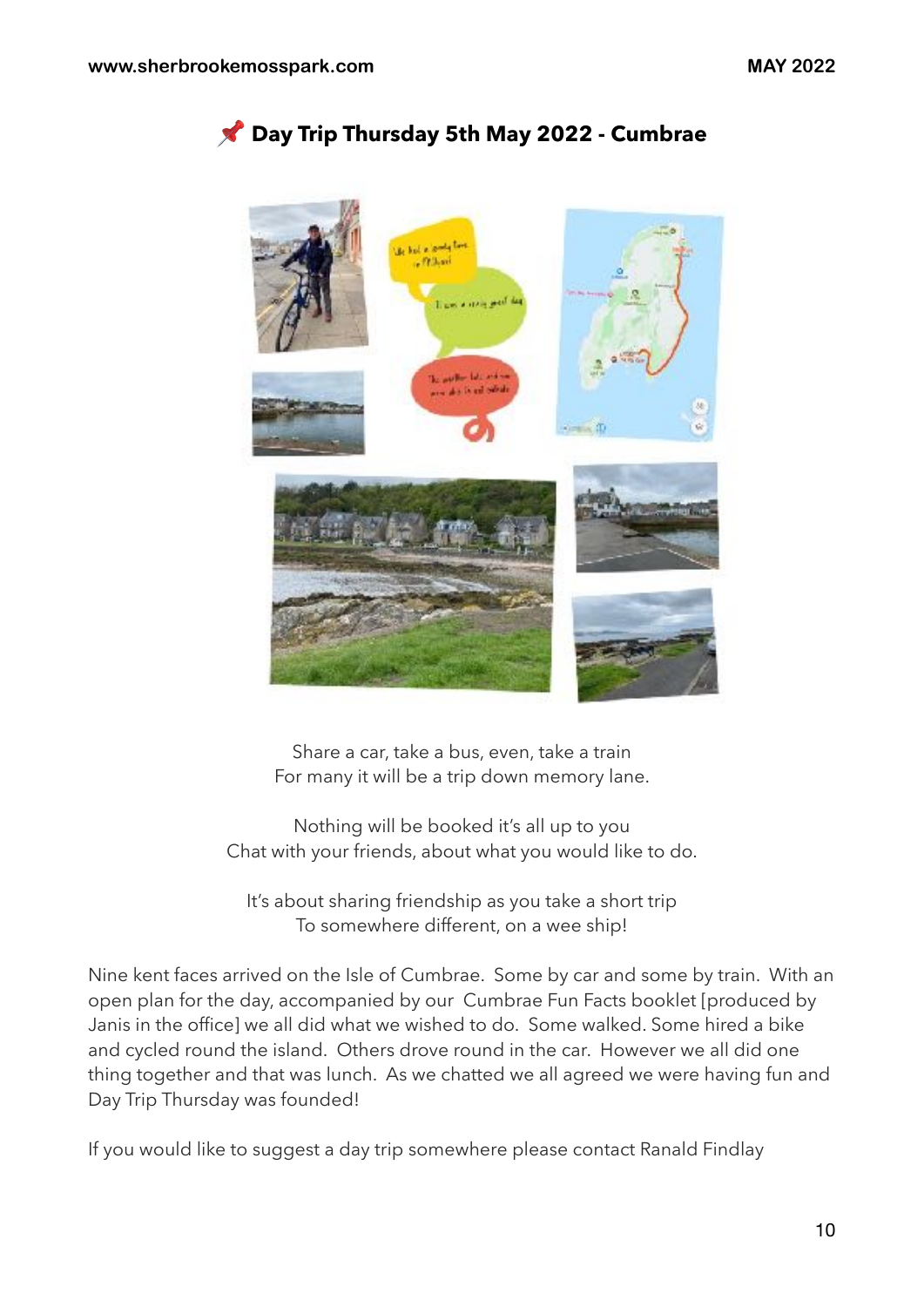

#### **Thursday 9th June 2022**

Some of you will be aware that I spend much of my time at my house in Rothesay than I do in Pollokshields. I am keen therefore to be the sponsor for a day trip to Bute, another easily accessible island. Whilst Rothesay Castle has not reopened yet post Covid, there is of course Mount Stuart House for those that would wish a bit of culture. In Rothesay and environs itself there are some fine walks and several tempting cafes, to say nothing of Zavaroni's ice cream or fish and chips. A short bus trip away takes you to Ettrick Bay with views over to Arran, a fantastic beach to walk or even paddle in the sea. A first class lunch is available at the tearoom there.

The proposed date is Thursday 9th June, with the suggested ferry to get to the island being the 11.15 from Wemyss Bay. Travel to Wemyss Bay can either be by car – the station carpark is just £3 for the day - by train from Central departing 09.57, or you can even use your bus pass from Braehead on the 901/906 route leaving there at 09.40.

I plan to meet those joining us at Wemyss Bay from 10.45 onwards.

David Walker



#### **EDICT FOR ORDINATION AND ADMISSION OF ELDERS - 6/5/22**

Muriel Manning, a member of this congregation has been elected to be a ruling elder (and the Kirk Session has judged her to be qualified for that office and has sustained her election); Muriel Manning has accepted office as an elder: if anyone has any objections why Muriel Manning be admitted to office, they state their objection at the meeting of the Kirk Session in Sherbrooke Mosspark on 17th May 2022 at 7.30pm; if no relevant objection regarding life or doctrine is made and substantiated, the Kirk Session will proceed to the admission.

By order of the Kirk Session Clare Williams Session Clerk